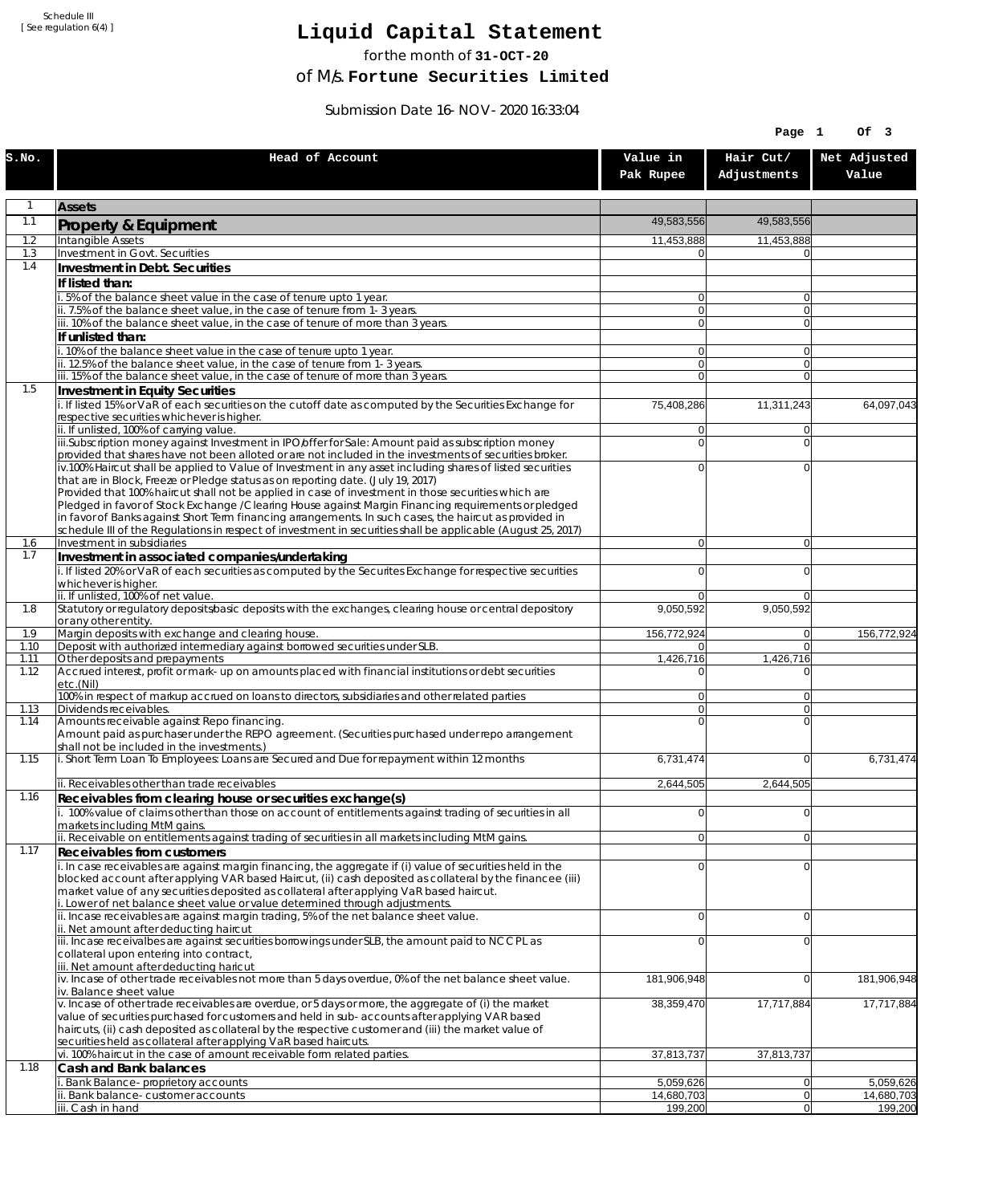Schedule III [ See regulation 6(4) ]

## **Liquid Capital Statement**

for the month of **31-OCT-20**

of M/s. **Fortune Securities Limited**

Submission Date 16-NOV-2020 16:33:04

|                |                                                                                                                                                                                                                                                                                                                                                                                                                                                                                                                                                                                                                                                                                                                             |                                  | Page 2                         | OF <sub>3</sub>        |
|----------------|-----------------------------------------------------------------------------------------------------------------------------------------------------------------------------------------------------------------------------------------------------------------------------------------------------------------------------------------------------------------------------------------------------------------------------------------------------------------------------------------------------------------------------------------------------------------------------------------------------------------------------------------------------------------------------------------------------------------------------|----------------------------------|--------------------------------|------------------------|
| S.NO.          | Head of Account                                                                                                                                                                                                                                                                                                                                                                                                                                                                                                                                                                                                                                                                                                             | Value in<br>Pak Rupee            | Hair Cut/<br>Adjustments       | Net Adjusted<br>Value  |
| 1.19           | <b>Total Assets</b>                                                                                                                                                                                                                                                                                                                                                                                                                                                                                                                                                                                                                                                                                                         | 591,091,625                      | 141,002,121                    | 447,165,802            |
| $\overline{2}$ | Liabilities                                                                                                                                                                                                                                                                                                                                                                                                                                                                                                                                                                                                                                                                                                                 |                                  |                                |                        |
| 2.1            | <b>Trade Payables</b>                                                                                                                                                                                                                                                                                                                                                                                                                                                                                                                                                                                                                                                                                                       |                                  |                                |                        |
|                | Payable to exchanges and clearing house<br>ii. Payable against leveraged market products                                                                                                                                                                                                                                                                                                                                                                                                                                                                                                                                                                                                                                    | 182,977,597<br>0                 | 0<br>$\mathbf{0}$              | 182,977,597            |
|                | iii. Payable to customers                                                                                                                                                                                                                                                                                                                                                                                                                                                                                                                                                                                                                                                                                                   | 108,691,475                      | 0                              | 108,691,475            |
| 2.2            | <b>Current Liabilities</b>                                                                                                                                                                                                                                                                                                                                                                                                                                                                                                                                                                                                                                                                                                  |                                  |                                |                        |
|                | . Statutory and regulatory dues<br>ii. Accruals and other payables                                                                                                                                                                                                                                                                                                                                                                                                                                                                                                                                                                                                                                                          | 2,499,533<br>4,793,096           | 0<br>$\mathbf{0}$              | 2,499,533<br>4,793,096 |
|                | iii. Short-term borrowings                                                                                                                                                                                                                                                                                                                                                                                                                                                                                                                                                                                                                                                                                                  | 96,704,710                       | 0                              | 96,704,710             |
|                | iv. Current portion of subordinated loans                                                                                                                                                                                                                                                                                                                                                                                                                                                                                                                                                                                                                                                                                   | 01                               | 0                              |                        |
|                | v. Current portion of long term liabilities<br>vi. Deferred Liabilities                                                                                                                                                                                                                                                                                                                                                                                                                                                                                                                                                                                                                                                     | 1,160,843<br>0                   | $\mathbf{0}$<br>0              | 1,160,843              |
|                | vii. Provision for bad debts                                                                                                                                                                                                                                                                                                                                                                                                                                                                                                                                                                                                                                                                                                | $\overline{0}$                   | $\mathbf{0}$                   |                        |
|                | viii. Provision for taxation                                                                                                                                                                                                                                                                                                                                                                                                                                                                                                                                                                                                                                                                                                | $\Omega$                         | $\mathbf{0}$<br>$\overline{0}$ |                        |
| 2.3            | ix. Other liabilities as per accounting principles and included in the financial statements<br>Non-Current Liabilities                                                                                                                                                                                                                                                                                                                                                                                                                                                                                                                                                                                                      | 2,076,768                        |                                | 2,076,768              |
|                | i. Long-Term financing                                                                                                                                                                                                                                                                                                                                                                                                                                                                                                                                                                                                                                                                                                      |                                  |                                |                        |
|                | a. Long-Term financing obtained from financial instituion: Long term portion of financing obtained from<br>a financial institution including amount due against finance lease                                                                                                                                                                                                                                                                                                                                                                                                                                                                                                                                               | 3,532,491                        | 3,532,491                      |                        |
|                | b. Other long-term financing<br>ii. Staff retirement benefits                                                                                                                                                                                                                                                                                                                                                                                                                                                                                                                                                                                                                                                               | $\overline{0}$<br>$\overline{0}$ | $\mathbf{0}$<br>0              |                        |
|                | iii. Advance against shares for Increase in Capital of Securities broker: 100% haircut may be allowed in                                                                                                                                                                                                                                                                                                                                                                                                                                                                                                                                                                                                                    | $\Omega$                         | $\Omega$                       |                        |
|                | respect of advance against shares if:<br>a. The existing authorized share capital allows the proposed enhanced share capital<br>b. Boad of Directors of the company has approved the increase in capital<br>c. Relevant Regulatory approvals have been obtained<br>d. There is no unreasonable delay in issue of shares against advance and all regulatory requirements<br>relating to the increase in paid up capital have been completed.                                                                                                                                                                                                                                                                                 |                                  |                                |                        |
|                | e. Auditor is satisfied that such advance is against the increase of capital.<br>iv. Other liabilities as per accounting principles and included in the financial statements                                                                                                                                                                                                                                                                                                                                                                                                                                                                                                                                                | $\overline{0}$                   | $\overline{0}$                 |                        |
| 2.4            | <b>Subordinated Loans</b>                                                                                                                                                                                                                                                                                                                                                                                                                                                                                                                                                                                                                                                                                                   |                                  |                                |                        |
|                | . 100% of Subordinated loans which fulfill the conditions specified by SECP are allowed to be deducted:<br>The Schedule III provides that 100% haircut will be allowed against subordinated Loans which fulfill the<br>conditions specified by SECP. In this regard, following conditions are specified:<br>a. Loan agreement must be executed on stamp paper and must clearly reflect the amount to be repaid<br>after 12 months of reporting period<br>b. No haircut will be allowed against short term portion which is repayable within next 12 months.<br>c. In case of early repayment of loan, adjustment shall be made to the Liquid Capital and revised Liquid<br>Capital statement must be submitted to exchange. | 0                                | 0                              |                        |
|                | ii. Subordinated loans which do not fulfill the conditions specified by SECP                                                                                                                                                                                                                                                                                                                                                                                                                                                                                                                                                                                                                                                | 0                                | 0                              |                        |
| 2.5            | <b>Total Liabilites</b>                                                                                                                                                                                                                                                                                                                                                                                                                                                                                                                                                                                                                                                                                                     | 402,436,513                      | 3,532,491                      | 398,904,022            |
| 3              | Ranking Liabilities Relating to:                                                                                                                                                                                                                                                                                                                                                                                                                                                                                                                                                                                                                                                                                            |                                  |                                |                        |
| 3.1            | Concentration in Margin Financing                                                                                                                                                                                                                                                                                                                                                                                                                                                                                                                                                                                                                                                                                           |                                  |                                |                        |
|                | The amount calculated client-to- client basis by which any amount receivable from any of the                                                                                                                                                                                                                                                                                                                                                                                                                                                                                                                                                                                                                                | ΩI                               | $\Omega$                       |                        |
| 3.2            | financees exceed 10% of the aggregate of amounts receivable from total financees.<br>Concentration in securites lending and borrowing                                                                                                                                                                                                                                                                                                                                                                                                                                                                                                                                                                                       |                                  |                                |                        |
|                | The amount by which the aggregate of:<br>(i) Amount deposited by the borrower with NCCPL<br>(Ii) Cash margins paid and<br>(iii) The market value of securities pledged as margins exceed the 110% of the market value of shares<br>borrowed                                                                                                                                                                                                                                                                                                                                                                                                                                                                                 | 0                                | 0                              |                        |
| 3.3            | Net underwriting Commitments                                                                                                                                                                                                                                                                                                                                                                                                                                                                                                                                                                                                                                                                                                |                                  |                                |                        |
|                | (a) in the case of right issuse : if the market value of securites is less than or equal to the subscription<br>price; the aggregate of:<br>(i) the 50% of Haircut multiplied by the underwriting commitments and<br>(ii) the value by which the underwriting commitments exceeds the market price of the securities.<br>In the case of rights issuse where the market price of securities is greater than the subscription price, 5% of<br>the Haircut multiplied by the net underwriting                                                                                                                                                                                                                                  | 0                                | 0                              |                        |
|                | (b) in any other case: 12.5% of the net underwriting commitments                                                                                                                                                                                                                                                                                                                                                                                                                                                                                                                                                                                                                                                            | 0                                | 0                              |                        |
| 3.4            | Negative equity of subsidiary<br>The amount by which the total assets of the subsidiary (excluding any amount due from the subsidiary)<br>exceed the total liabilities of the subsidiary                                                                                                                                                                                                                                                                                                                                                                                                                                                                                                                                    | $\overline{0}$                   | 0                              |                        |
| 3.5            | Foreign exchange agreements and foreign currency positions                                                                                                                                                                                                                                                                                                                                                                                                                                                                                                                                                                                                                                                                  |                                  |                                |                        |
|                | 5% of the net position in foreign currency. Net position in foreign currency means the difference of total<br>assets denominated in foreign cuurency less total liabilities denominated in foreign currency                                                                                                                                                                                                                                                                                                                                                                                                                                                                                                                 | 0                                | 0                              |                        |
| 3.6<br>3.7     | Amount Payable under REPO<br>Repo adjustment                                                                                                                                                                                                                                                                                                                                                                                                                                                                                                                                                                                                                                                                                | 0                                | 0                              |                        |
|                |                                                                                                                                                                                                                                                                                                                                                                                                                                                                                                                                                                                                                                                                                                                             |                                  |                                |                        |